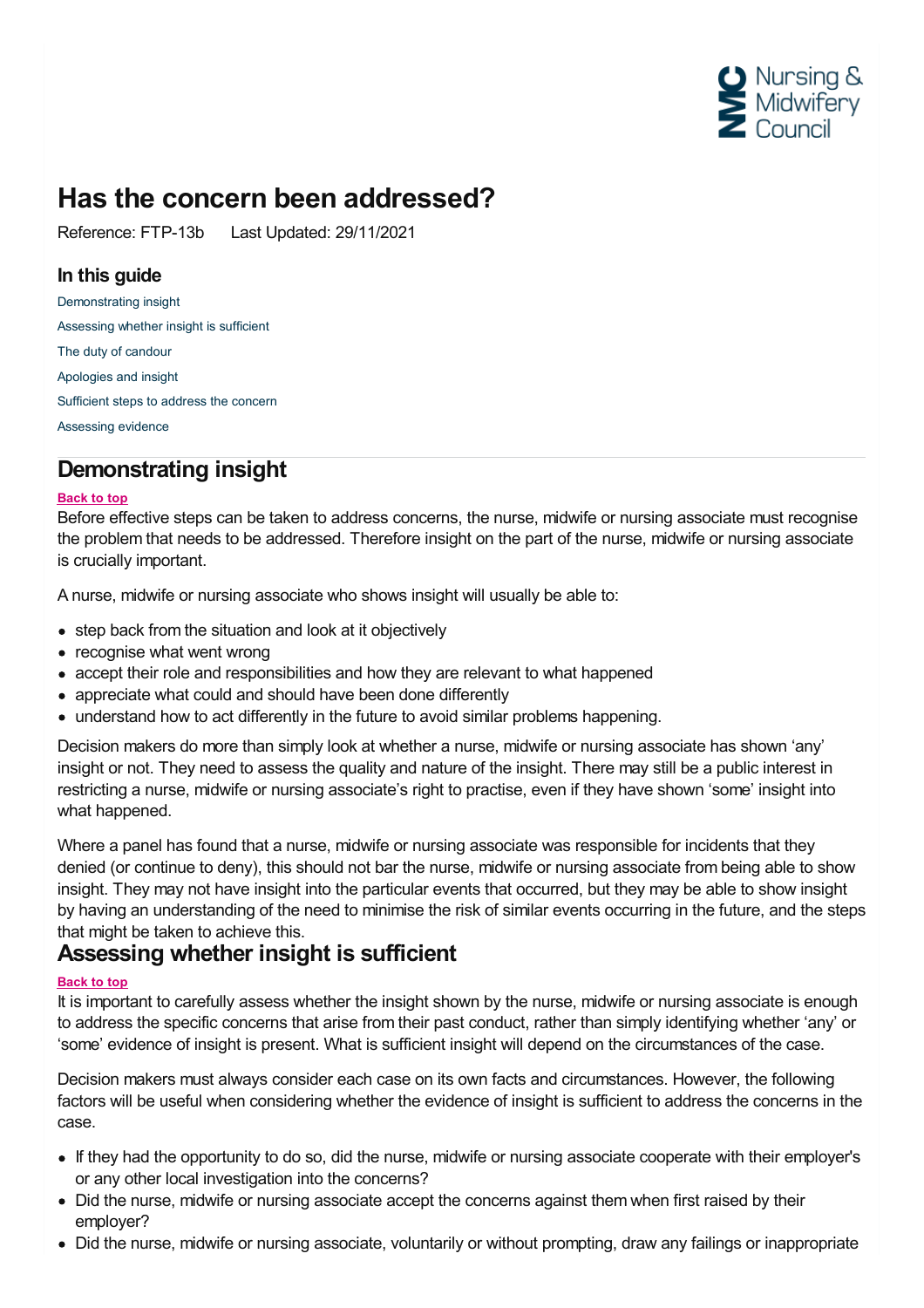conduct to the attention of their employer?

- Did the nurse, midwife or nursing associate 'self-report' to the NMC, when a referral might otherwise not have been made by someone else?
- Does the nurse, midwife or nursing associate accept the substance of our regulatory concern, and accept responsibility for any failings or inappropriate conduct?
- Has the nurse, midwife or nursing associate done so since the early stages of our investigation?
- Does the nurse, midwife or nursing associate acknowledge:
	- $\circ$  any harm or risk of harm, to patients?
	- any damage to public confidence in the professions?
	- o how far their conduct or practice fell short of professional standards?
	- their own responsibility for the problem, without seeking to blame others or excuse their actions?

If a nurse, midwife or nursing associate shows insight when they had previously not accepted responsibility for their actions , decision makers should consider this carefully. They should assess whether it was possible for the nurse, midwife or nursing associate to make admissions earlier on by considering the information that was given to the nurse, midwife or nursing associate during their employer's investigation, other earlier local investigations, or our own investigation.

# <span id="page-1-0"></span>**The duty of candour**

#### **Back to top**

All registered nurses, midwives or nursing associates must comply with the **duty of candour [guidance](https://www.nmc.org.uk/standards/guidance/the-professional-duty-of-candour/)** which arises from the requirements set out in **the [Code](https://www.nmc.org.uk/standards/code/)** and **Raising [concerns:](https://www.nmc.org.uk/standards/guidance/raising-concerns-guidance-for-nurses-and-midwives/) Guidance for nurses and midwives**.

To comply with this professional duty, nurses, midwives or nursing associates must:

- Be honest, open and truthful in all their dealings with patients and the public.
- Never allow organisational or personal interests to outweigh the duty to be honest, open and truthful.
- Act with integrity and give a constructive and honest response to anyone who complains about the care they have received.
- Act without delay and raise concerns if they experience problems that prevent them from working within the Code. Also act without delay and raise concerns if they or a colleague, or any other problems in the care environment, are putting patients at risk of harm. 'Doing nothing' and failing to report concerns is unacceptable.
- Apologise and explain fully and promptly what has happened and the likely effects if someone in their care has suffered harm for any reason. 'Near misses', where a nurse's, midwife's or nursing associate's act or omission puts a patient at risk of harm, must also be escalated as a point of concern.
- Cooperate with internal and external investigations.

Decision makers should take into account whether the nurse, midwife or nursing associate has complied with the duty of candour and the requirements it places on professional practice when they consider issues of current impairment.

# <span id="page-1-1"></span>**Apologies and insight**

#### **Back to top**

Apologising for mistakes or failings should be encouraged. A decision maker may take an apology into account as evidence that the professional understands and has complied with the duty of candour.

However, there's no requirement for a nurse, midwife or nursing associate to make admissions to a regulatory concern at an early stage. An apology will not be viewed as an admission for what went wrong.

An apology may be expected in certain circumstances, such as when something goes wrong with a patient's treatment or care that causes or has the potential to cause harm or distress. However, there may be circumstances that prevent a nurse, midwife or nursing associate from offering an apology.

For instance, some may be discouraged from apologising by their employer or be encouraged to express the apology in a certain way. The employer may be concerned that an apology could be perceived as an admission of guilt and that this could have implications for any separate legal proceedings<sup>1</sup>

This can affect what a nurse, midwife or nursing associate feels able to do. We will consider **our context principles** when deciding how to approach the employer's actions in these [circumstances.](https://www.nmc.org.uk/ftp-library/understanding-fitness-to-practise/taking-account-of-context/commitment-7/)

Cultural differences or English being a second language may also affect the nurse, midwife or nursing associate's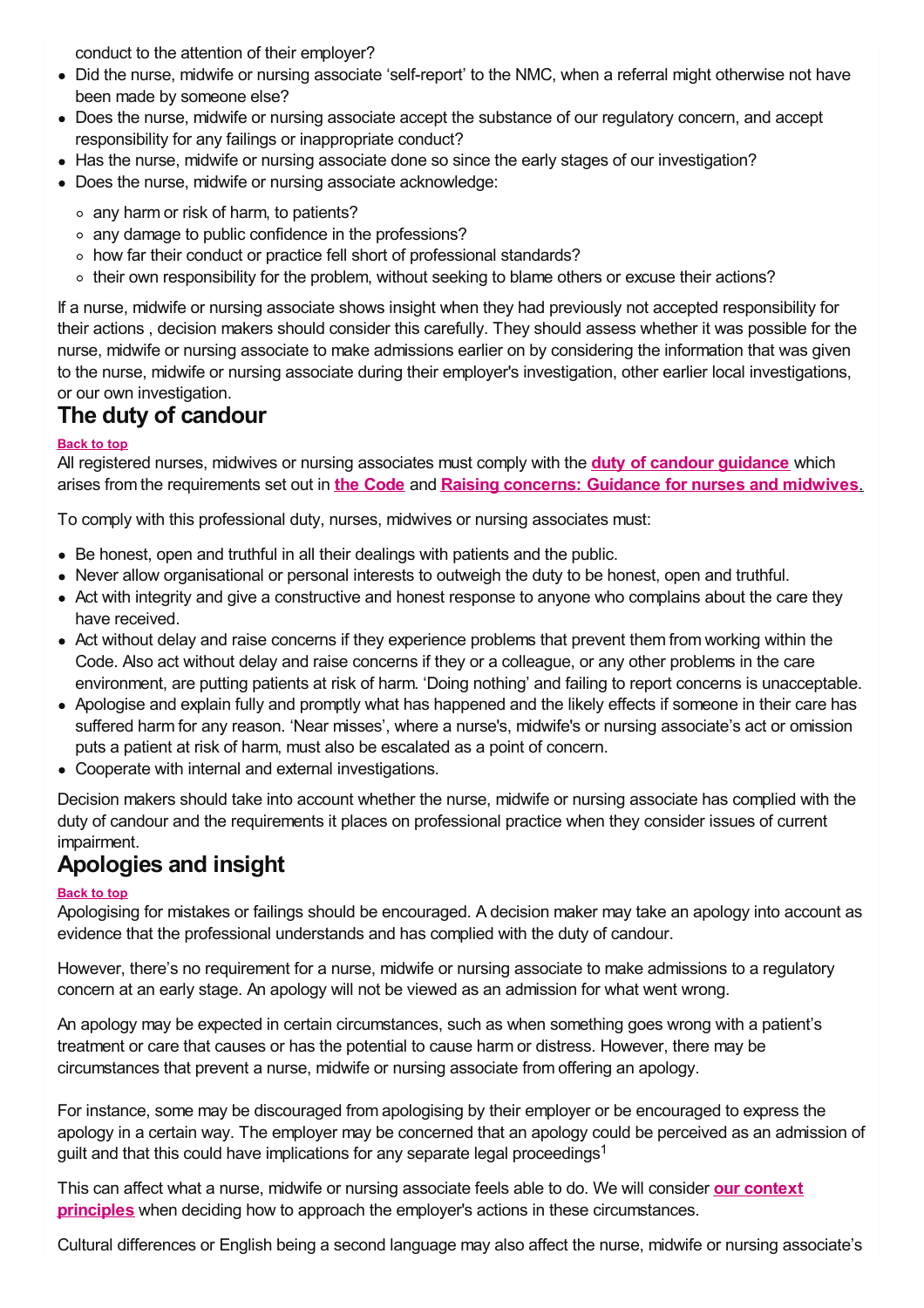ability to provide a reflective statement and how they express insight, including whether they offer an apology.

Decision makers should consider whether these factors might be relevant when a nurse, midwife or nursing associate has not offered an apology.

### <span id="page-2-0"></span>**Sufficient steps to address the concern**

#### **Back to top**

What is 'sufficient' to address the concern in a case will depend on the specific details, including the nature of the alleged failings or behaviour. The scale of the concerns will determine what steps are required. For example, the reassurance a decision maker will be looking for will be less for a single clinical incident in an otherwise unblemished career than it would be if a number of errors had taken place over a period of time, and they continued to happen after the nurse, midwife or nursing associate was made aware of the problem, or where other steps put in place to address the risks did not prevent problems from recurring.

Key considerations for decision makers in assessing the steps taken by a nurse, midwife or nursing associate to address concerns in their practice will be whether the steps taken are:

- relevant, in that they are directly linked to the nature of the concerns
- measurable (for example, where the nurse, midwife or nursing associate says they have been on a training course, information should be provided to help the decision maker understand the scope of the course, the topics covered and the results of any assessments)
- effective, addressing the concerns and clearly demonstrating that past failings have been objectively understood, appreciated and tackled.

Sufficient and appropriate steps may include the following.

- Attending a training course. Decision makers should assess whether the course content is relevant to the concerns in the case and whether the course was sufficiently comprehensive, ideally including a practical element and some form of assessment, with results available.
- Reflection. Reflective work by the nurse, midwife or nursing associates will be of more weight where they are able to give examples not only of what they have learned following the concerns being raised, but also how they have applied this learning in their practice.
- Developing and successfully completing an action plan.
- Successfully completing a period of supervised practice targeted at the concerns arising from the alleged behaviour.
- Periods of employment during which the nurse, midwife or nursing associate has practised in similar clinical fields, or carried out similar procedures to those where the original failings or concerns arose. Decision makers should look for clear evidence that the employer was aware of the areas of concern within the nurse, midwife or nursing associate's practice and what has been observed or assessed regarding these.
- Periods of unemployment (whether in the past or present) or periods working without having had the opportunity to demonstrate that the problematic task or tasks can be successfully completed without difficulty, will usually be of limited relevance.

Decision makers should only rely on the evidence that is actually available at the time they consider the case. They must not speculate about what other information might be available.

However, if a case is being considered before a final hearing or meeting, and the evidence of insight and the steps taken to address the concerns is insufficient, decision makers should consider whether further steps could be taken. For example, if a nurse, midwife or nursing associate has stated that they have attended a course or undertaken additional training, we could request evidence of this.

### <span id="page-2-1"></span>**Assessing evidence**

#### **Back to top**

Decision makers must consider how much weight to place upon any evidence a nurse, midwife or nursing associate provides. In particular:

- A reflective piece can be considered 'evidence', although the decision maker should consider at what stage in the proceedings it was produced.
- Testimonials from a manager or supervisor should carry more weight than those from friends or colleagues. References or testimonials should be signed by the author, dated, on letter-headed paper, and include contact details so we are able to verify the contents of the reference or testimonial.